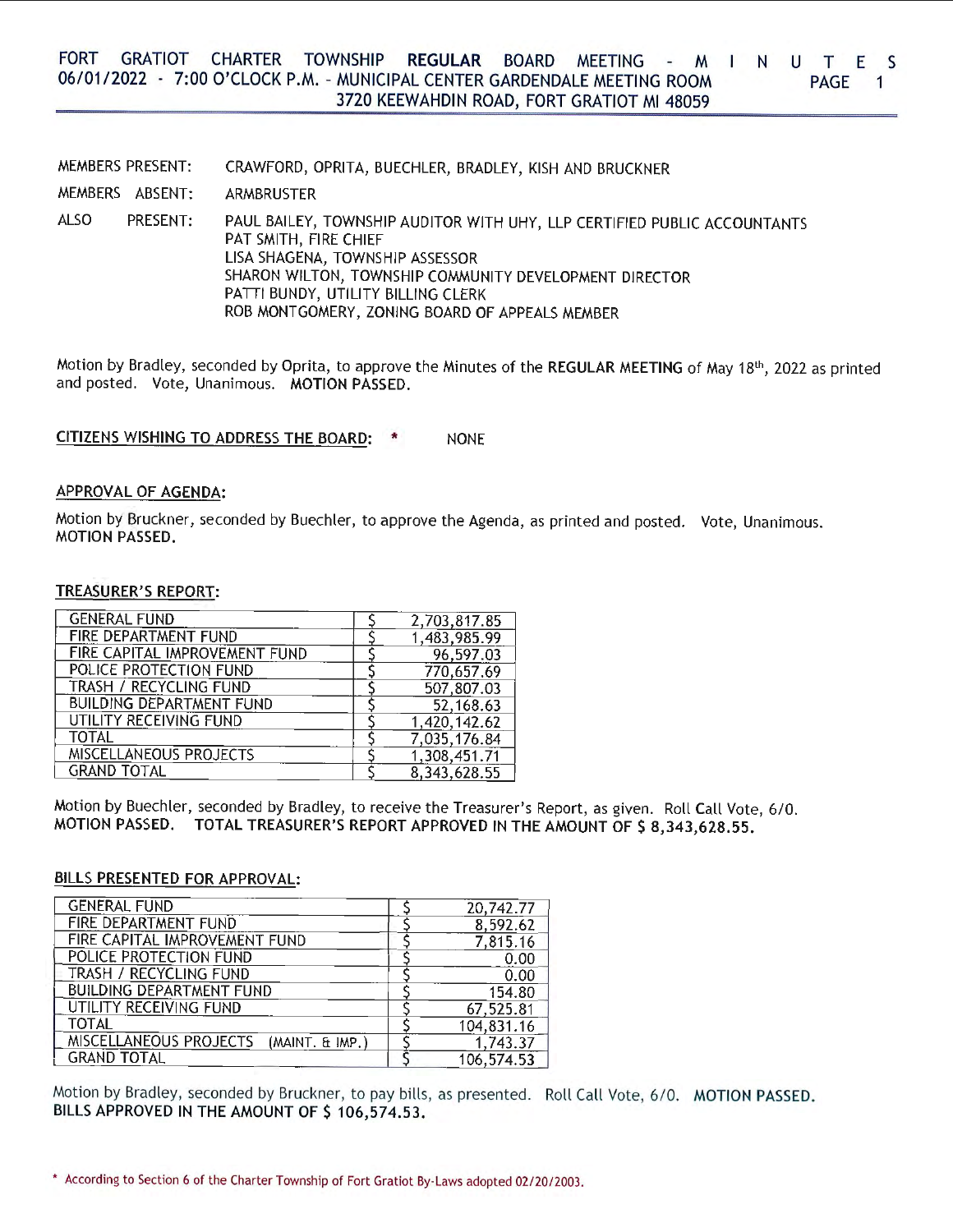# **CORRESPONDENCE:** NONE

**PUBLIC HEARING(S):** NONE

# **UNFINISHED BUSINESS:** NONE

# **NEW BUSINESS:**

1. Paul Bailey, Township Auditor with UHY, LLC, Certified Public Accountants, gave a presentation on the Township's 2021 Audit Report; and explained the Independent Auditor's Report on Internal Control and Audit Communication Letter.

POINTS OF DISCUSSION: \* Sunset Memorial Garden's Perpetual Care Fund • Fund Balance • Budget Stabilization Fund

Motion by Kish, seconded by Oprita, to accept and approve the 2021 Audit Report, as presented. Roll Call Vote, 6/0. **MOTION PASSED.** 

- 2. Motion by Bradley, seconded by Buechler, to approve the St. Clair County Parks and Recreation Commission 2022 Local Millage Distribution of \$57,577.00. Roll Call Vote, 6/0. **MOTION PASSED.**
- 3. Motion by Bruckner, seconded by Kish, to adopt Resolution 2022-006, to collect Blue Water Area Transportation Commission (BWATC) 2022 Millage of 0.6068 mills per \$1,000 Taxable Value on the December 1st, 2022 Property Tax Notice.

POINTS OF DISCUSSION: • 0.6068 mills per \$1,000 Taxable Value (Headlee Roll Back from .6173 mills in 2021

Roll Call Vote, 6/0. **MOTION PASSED.** 

4. Motion by Kish, seconded by Bruckner, to accept the Introduction of Proposed Ordinance No. 223, AN ORDINANCE TO AMEND THE CODE OF ORDINANCES OF THE CHARTER TOWNSHIP OF FORT GRATIOT, ST. CLAIR COUNTY, MICHIGAN, TO AFFIRM THE BUILDING INSPECTOR AS HAVING THE RESPONSIBILITY WITHIN THE CHARTER TOWNSHIP OF FORT GRATIOT, LOCATED IN ST. CLAIR COUNTY, TO ENFORCE THE FLOODPLAIN MANAGEMENT AND TO DESIGNATE REGULATED FLOOD HAZARD AREAS UNDER THE PROVISIONS OF THE STATE CONSTRUCTION CODE ACT, ACT NO. 230 OF THE PUBLIC ACTS OF 1972, AS AMENDED.

POINTS OF DISCUSSION: \* Required in order for local property owners to be eligible for Flood Insurance. • New Ordinance references updates to flood maps by EGLE.

• Expense to homeowners that are required to have Flood Insurance.

Roll Call Vote, 6/0. **MOTION PASSED.**